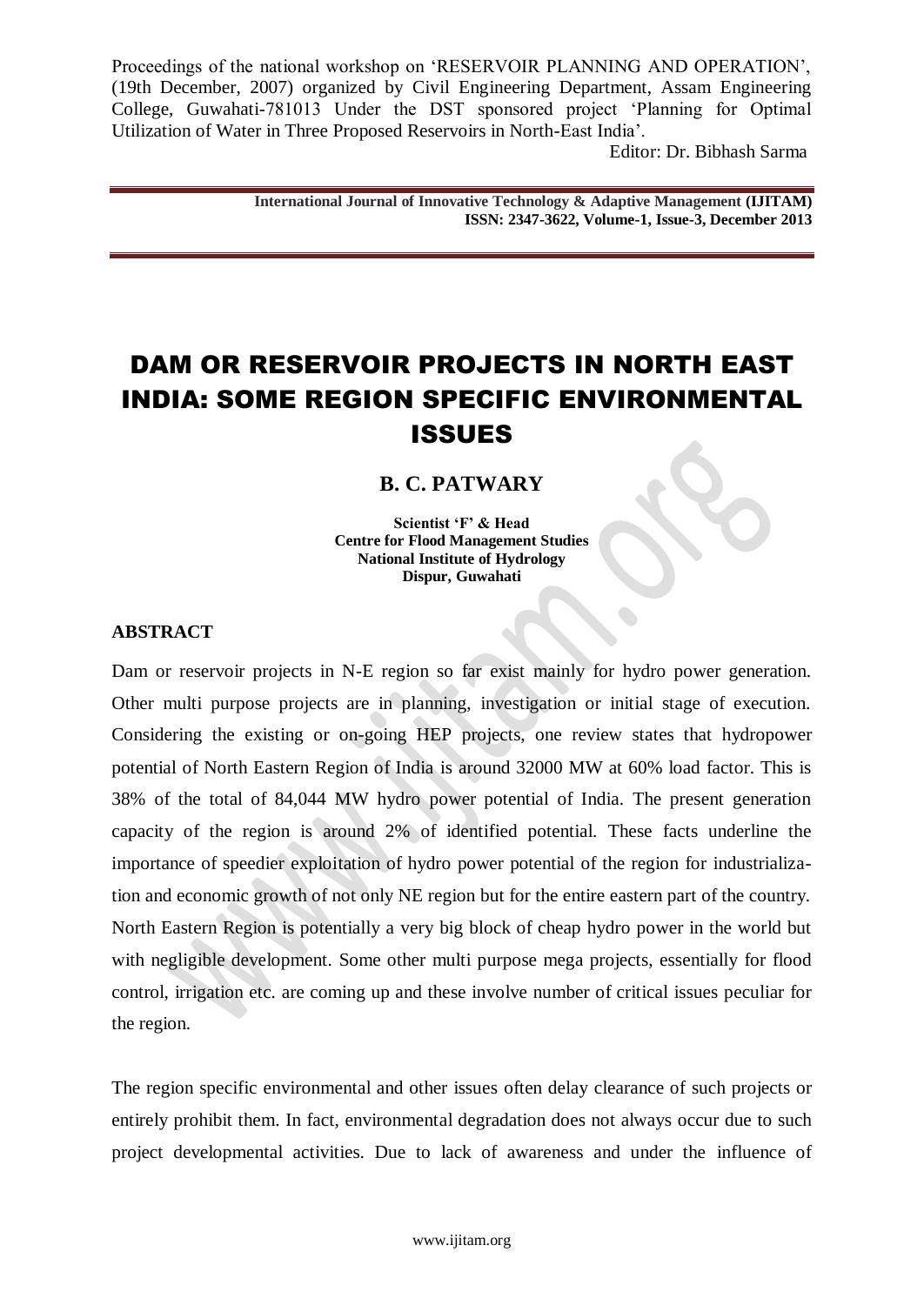Editor: Dr. Bibhash Sarma

**International Journal of Innovative Technology & Adaptive Management (IJITAM) ISSN: 2347-3622, Volume-1, Issue-3, December 2013**

tradition, the people of NE region are themselves also causing tremendous harms to the elements of its environment like forest cover, wild life habitat, water source etc. Reservoir projects in the region, if developed for its various benefits, will certainly improve the quality of life and encourage people to orient to new life style abandoning the age old practices while struggling for survival. The paper critically examines some region specific issues for development of the projects.

## **INTRODUCTION**

In N-E Region, dam and reservoir projects have been recommended by various apex bodies and agencies for flood control and water augmentation purposes. The recurrent floods in the Brahmaputra and Barak basins play great havoc and cause untold misery in the affected areas because of loss of life, disruption of communications, dislocations of activities, damage of property, crop and health hazards they create. With about 32 lakh ha of flood prone area in the Brahmaputra and Barak basins, NE Region constitutes about 10% of the total flood prone area in India and flood damage of Assam in some of the years goes as high as 42 % of total damage in India in that year. The region is destined to go for only mega projects for effective management of its gigantic water resources problems and exploitation of the resource. Over the years it is seen clearance of the mega projects takes enormous time and in the process so much of complications arise that after incurring substantial amount of expenditures on feasibility investigation and submission of detailed project report (DPR), project authority has to sit idle for long long years awaiting clearance or in preparing quarry replies.

For clearance of multi purpose project as per prevailing practice, DPR is prepared and sent to Central Electricity Authority (CEA) or Central water Commission (CWC) for techno-economy clearance. The details of forest land required and other infrastructures necessary for execution of the project have to be sent to forest department of the state. With the recommendation of state energy and forest department, the DPR is sent to Government of India for approval. Essentially the proposal for environmental clearance is also to be sent to Ministry of Environment and Forest (MOEF), Government of India through State Government after taking up necessary environmental studies. Once the project is cleared by CEA/CWC and MOEF after revision taking into account of its comments, the Planning Commission finally approves it for inclusion of the project in the appropriate plan allocation. By the time there would be cost over-runs for the revision process to start. Still conflicting opinion keep on hunting the future prospect of the project due to inter-state dispute amongst the beneficiary states particularly in N-E region.

There are several factors that restrict clearance of projects. It has been widely expressed that besides resource crunch, the question marks put by the Ministry of Environment & Forest(MOEF) and other agencies in the name of sustainable and eco-friendly activity leads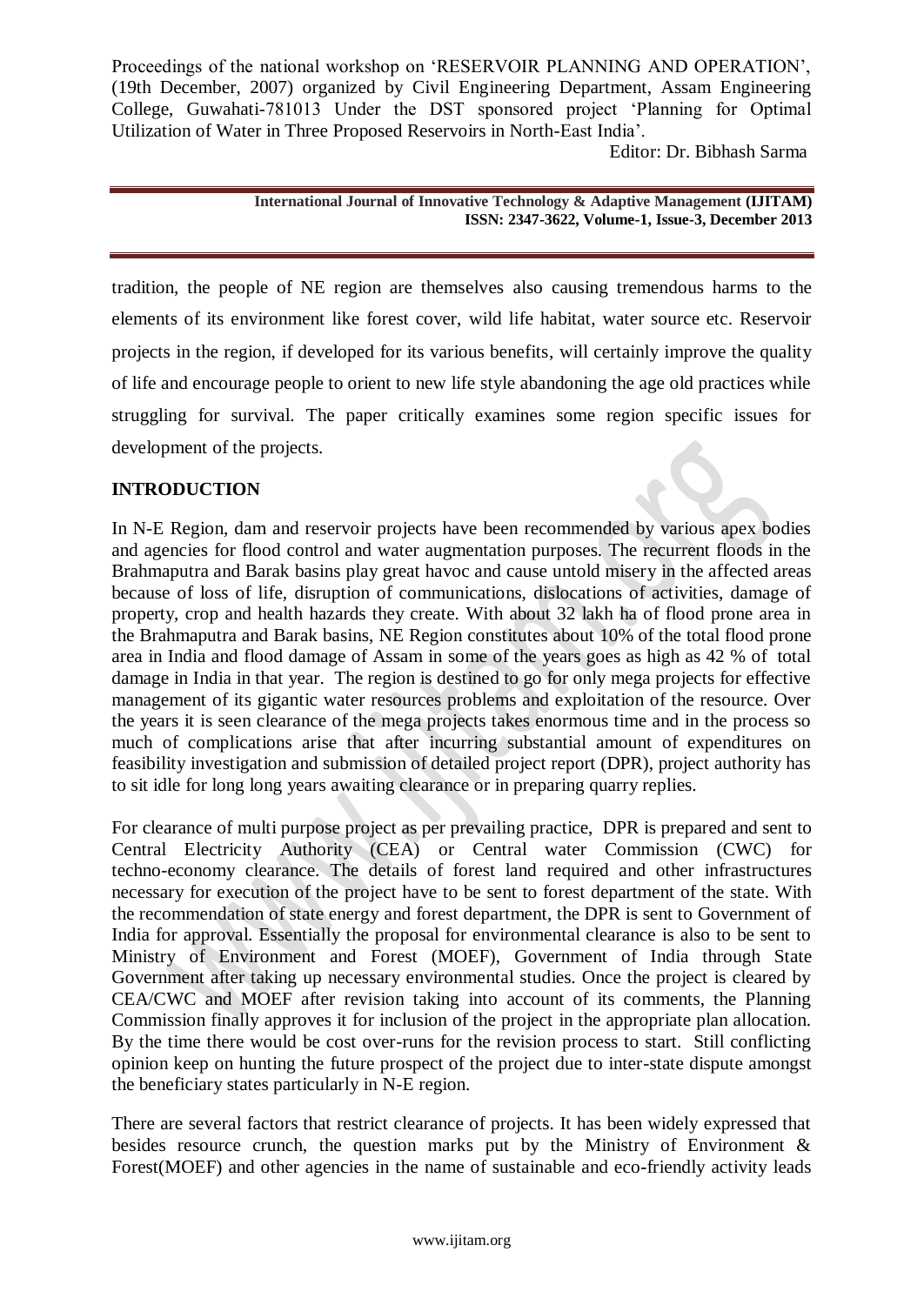Editor: Dr. Bibhash Sarma

**International Journal of Innovative Technology & Adaptive Management (IJITAM) ISSN: 2347-3622, Volume-1, Issue-3, December 2013**

to either delay or rejection of the projects. There is need to review the norms laid by the government agencies for project clearance in terms of environmental, forest and rehabilitation in view of unique nature of land use pattern and life style of the inhabitants of N-E region.

On the occasion of 14<sup>th</sup> Water Resources Day on June 03, 1999, Hon'ble Chief Minister. Assam said *"I repose full confidence in the capability of technical power of the state as well as the region. The Barapani Hydro Project, a marvel of science & technology, conceived at an elevation of 3500 ft. in the fifties and implemented by Assam Engineers in the early sixties in India bears testimony to this fact. …I do understand that the key to our development and prosperity solely depends on the proper utilization of the bounty of `Water Resources' of this region…".* 

## **ENVIRONMENTAL ISSUES**

Environmental aspects are inherent to the planning of a sustainable water resources development project and cannot be over looked at any point of time. Of late fear psychosis has been created about adverse environmental impacts of such projects, but it is instantly out weighed if tremendous benefits, these projects can provide to large section of the society, are duly considered. While undertaking a dam and reservoir project, there are some environmental degradation processes. These are broadly submergence of land area in the reservoir, displacement of population & its rehabilitation, deforestation, effects on wild life & vegetates, micro-climatic changes, soil erosion & reservoir sedimentation, reservoir induced seismicity etc.

These issues have been exhaustively debated upon by the prominent engineers of the country at the National Round Table Discussion convened by The Institution of Engineers (India) at Delhi during June 4-5, 1993 and expert opinions have been properly documented in its proceedings. One of the papers says that past experiences show that on completion of certain projects, rare species of birds flock in the reservoir and surrounding areas and wild life have also increased. This phenomenon of increase in birds and wildlife has been observed in many places which were previously barren lands. The river valley projects, as such, do not cause any erosion. In fact such projects itself act as a major check dams where excessive silt gets trapped and siltation downstream gets reduced. If water resources projects are not built, silt gets transported unchecked and gets deposited towards the sea, thereby, gradually flattening the slope of river in their lower reaches with consequent tendencies to diminish their flood discharging capacity.

The micro climatic changes due to reservoir are not very significant. Moderating changes take place in temperature and humidity which are mostly beneficial. The impact of the additional evaporation due to creation of reservoir on the water cycle of the atmosphere however, will be too small to effect any appreciable change in the precipitation in the area.

Recreational facilities like boating, rowing and other facilities for water sports may be created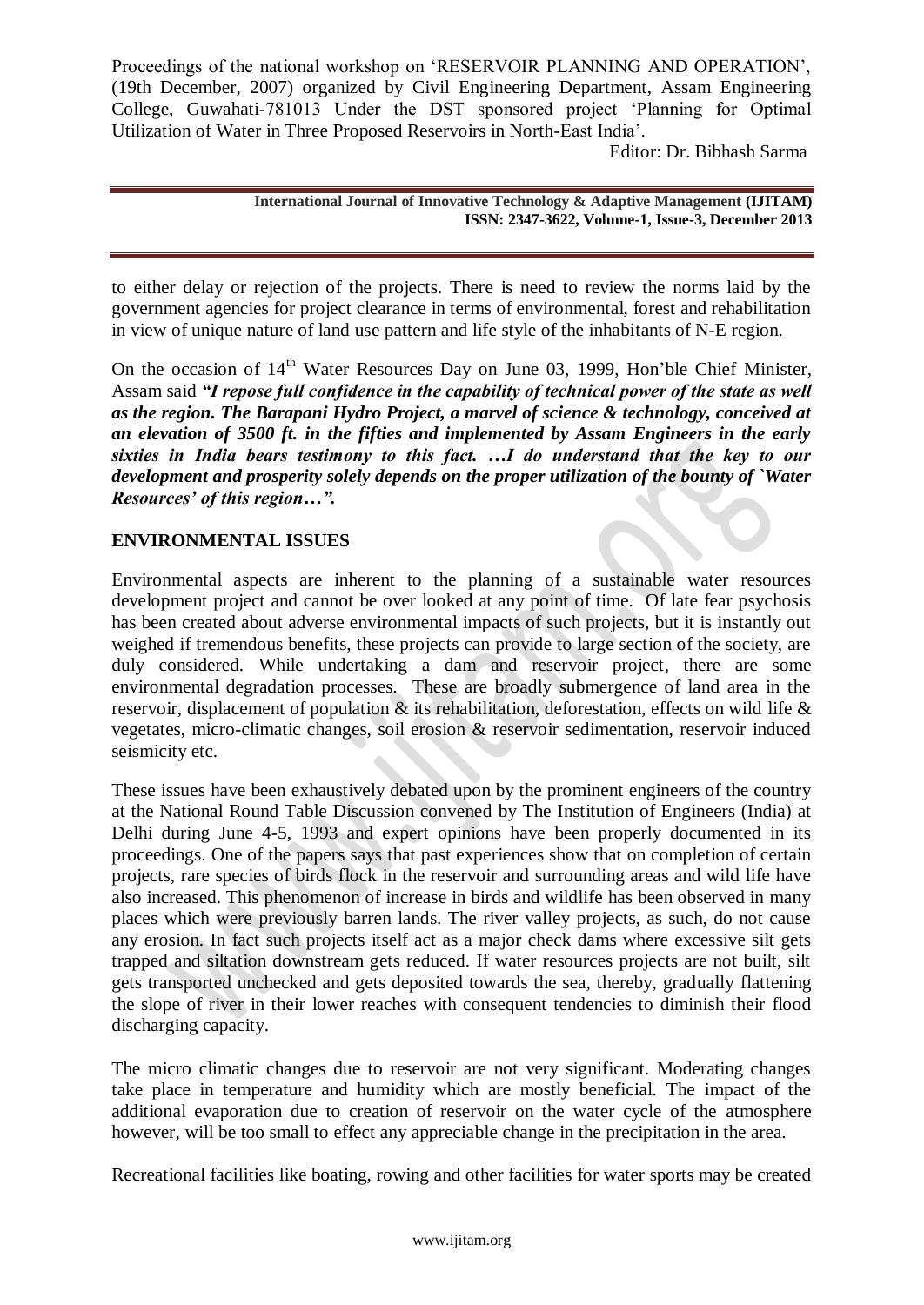Editor: Dr. Bibhash Sarma

**International Journal of Innovative Technology & Adaptive Management (IJITAM) ISSN: 2347-3622, Volume-1, Issue-3, December 2013**

in the river valley projects. These lead to improvements in social, cultural and economic status. Water resources projects provide dependable sources of drinking water. People from the nearby area may, therefore, enjoy better health and sanitation facilities, thus reducing the incidence of disease. In another paper, it has been put that in case of 260m high Tehri dam, the safety of the structure has been made an environmental issue, though it is basically a technical design problem. The highest level expert in India and abroad has assured its safety, yet the clamor continues from persons who have no understanding of the problem. Regarding other environmental impacts enough provisions are kept in the DPR after detailed studies.

These aspects must be seen in context of NE region. Since long past numerous tribes here traditionally resort to Jhum cultivation, which is slash and burn system. More than 60% of forest cover of the region have been depleted only because of jhum cultivation. An another study reveals that the extinction of some of the widely available animals, birds and reptiles are because of food habit of the people in N-E region. Loss of forestland needed and extinction of species for the development of reservoir projects, in this background, has therefore become of very little significance in this region. Very much relevant to N-E India as Sir Edmand Hillary said *"Environment problems begin with people as the cause and end with people as the victim".*

## **FOREST CLEARANCE**

The forest clearance proposal of dam projects is governed by the Forest Conservation Act, 1980 and subsequent amendment to it. This requires raising compensatory afforestation in an area equivalent to the forest land in non-forest land and in case non-forest land is not available compensatory afforestation should be taken up in twice the area being directed to the project. This has been objected by most of the hill states due to non-availability of land. **In the Hydro Centenary Celebration, 1997 on Hydropower Development : Issues, Challenges and Opportunities conducted by C.B.I.P. at Guwahati many states including Arunachal Pradesh expressed that for want of suitable land compensatory afforestation norm should be reviewed in the context of N-E Region.**

In almost all hilly states of the NE region, the ownership of the land does not rest with the cultivators. The land is either owned by village chiefs or district councils. They may offer permanent settlement or periodic lease of vacant land to individuals. A piece of land covered as reserved forest as per Government records have also been settled by respective village authority/ council by issuing periodic or permanent lease. Such practices develop discrepancies between the actual land use patterns and that as in Government records. This creates artificial scarcity of land because of unrealistic land use records on Government side and on other side put extra monetary burden on implementing agencies.

## **LAND ACQUISITION PROBLEMS**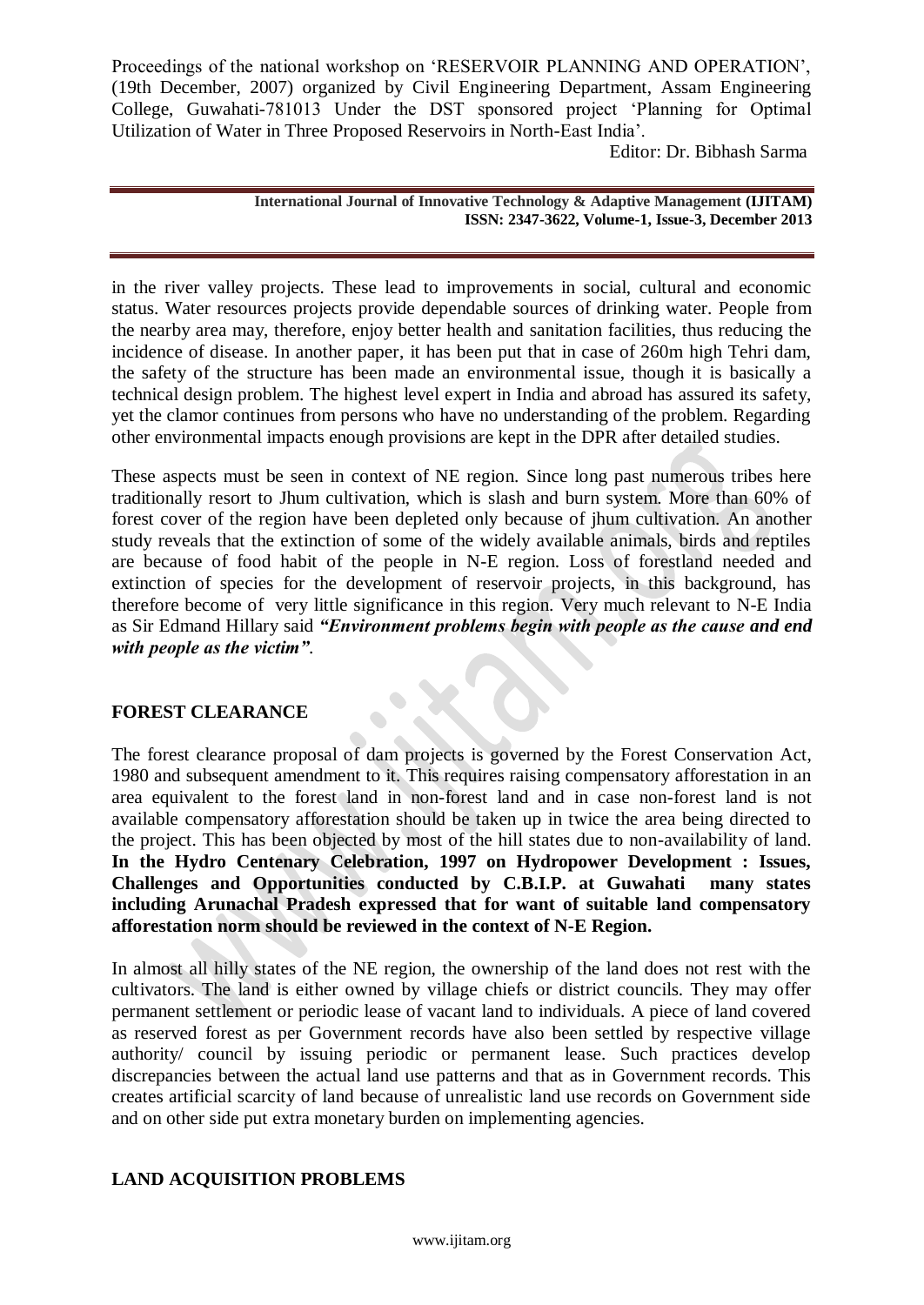Editor: Dr. Bibhash Sarma

**International Journal of Innovative Technology & Adaptive Management (IJITAM) ISSN: 2347-3622, Volume-1, Issue-3, December 2013**

Most of the project sites in NE region are located in remote hilly areas. These sites are almost inaccessible and also because of inadequate transport network virtually remain cut off from the main land. Even if the provision of better rehabilitation is made and upliftment in their social and economical life is ensured, due to lack of awareness and literacy the traditional hilly and tribal people are reluctant to shift to new locations. The non-availability and validity of data regarding actual land use practice and their ownership in the Government records induce a severe problem at the time of land acquisition. Now a days, it is reported that insurgency and law and order problem by militants outfits is adversely affecting the execution of many development project in the region. Remoteness of the project sites in the interior hilly areas, acute regionalism due to feelings of insecurity prevailing throughout the region comprising seven states of different socio-political set up is also stated to be the practical hurdle to acquire land for project.

## **REHABILITATION ASPECT**

The basic requirement of rehabilitation is to re-settle the affected population of the reservoir submergence area in a new place with all facilities and amenities even better than their old habitats. They should also feel that the new environment is good and congenial to continue their age old or even new occupations. The agony of displaced population who loose their homes and lands where they had their socio-cultural origin and who are to be rehabilitated at other location is very crucial. Hence, there must be human approach in dealing with their demands on part of the project authority on one hand and mass awareness program & education on part of social scientists and public representatives. For north eastern hill states village chiefs and autonomous district councils should also be involved from the conceptual stage of the project to avoid future uncertainties and complications on these aspects.

Regarding **human approach**, it can be cited from various reviews that in NE region most of the projects are located in hilly terrain with population density only of the order of 200 persons per sq.km. These project affected people may be shifted to nearest possible location having near similar ethnic, social and cultural environments. While giving importance to preserving tribal culture and way of life the rehabilitation benefit must also be given due consideration. Culture and way of life have two aspects; one concerning family customs and the other, the manner of earning livelihood. So far as the first is considered it can always be preserved subject always to inevitable changes which occur with time in all societies. Here it is to be remembered that hundreds of thousands of poverty stricken landless workers are forced to migrate each year and to lead a sub human existence on the pavements and in the slum of the cities. The tribals, also cannot remain fossilized in poverty by hunting, food gathering, collecting secondary forest produce or as low wage casual laborers. It would be highly desirable that this should be changed and they should have better education, health care and means of livelihood. That they should be left in their present deplorable state is, in fact, reminiscent of colonial attitude of mind towards native. There is ample evidence to show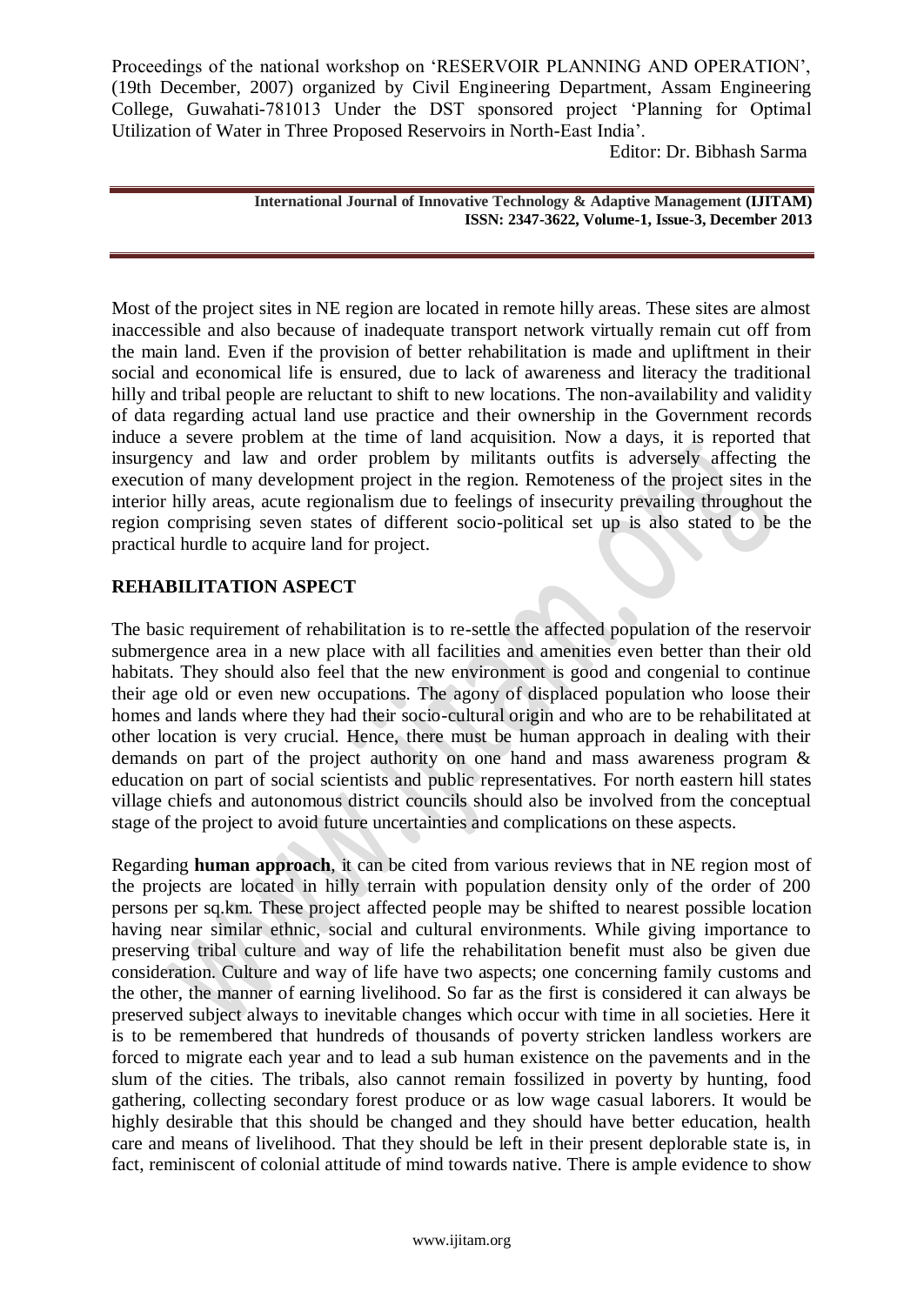Editor: Dr. Bibhash Sarma

**International Journal of Innovative Technology & Adaptive Management (IJITAM) ISSN: 2347-3622, Volume-1, Issue-3, December 2013**

that extension of irrigation and employment to an area through water resources development project significantly reduces migration, improves working days and wages.

Master Plan authority of the river basins of N-E Region recommends that the region has got sensitive ethnic groups of different tribes having a socio-economic culture of their own. It would therefore be necessary to have a socio-economic survey to find out their conduct, customs and reservations, so that proper atmosphere and surroundings can be provided in the new settlements.

## **SEISMIC EFFECTS**

Almost entire NE region falls in sever seismic zone. Therefore, serious concern has been shown about the safety of dams in the region due to seismic forces. M Ramamurthy & D S Ramamurthy(1993), after reviewing 13 reservoirs located in the Himalayan foot hills of historic seismicity, concluded that in any case, reservoir induced seismicity (RIS) events would be lesser than the levels contemplated to the naturally occurring earthquakes for which the dams are always designed to be structurally safe. RIS is thus considered as `no problem" for Himalayan projects. There is also doubt on the hypothesis that impounding of water in large reservoirs induces seismicity. Nurec Dam of Russia, highest dam in the world (305m) is located in a high seismic region and has safely withstood earthquakes of more than 7 on the Richter scale. Now days dams are constructed using latest equipments and state of art technology. In fact, due to various factors associated with earth quake, rock fill dams with earth cores are the safest structures in seismic zones. Tehri dam section has been stated to be checked and found safe for the **Gazelli** earthquake, one of the most severe on record occurred in erstwhile USSR.

## **CONCLUDING REMARKS**

Pertinent to North East India scenario, it is rightly concluded that water resources projects play formidable role in employment generation and poverty alleviation. The benefits of the projects are so large that they significantly outweigh the costs of human and environmental disruption. The long term adverse effects of unutilized water resources would be more serious due to recurring floods and droughts. The adverse impact, if any, on the environment should be minimized and should be off-set by adequate compensatory measures with built in mechanism for emergency preparedness.

An overall review of the multipurpose projects to be undertaken unfolds the fact that while these projects have been investigated to tackle the persisting flood problems in the region, the major beneficiary will be power component which would bear the most of the project cost

## **REFERENCES**

1.Bahadur J. & Vats T.P., (1997), "Environment Impact Assessment - An Approach for